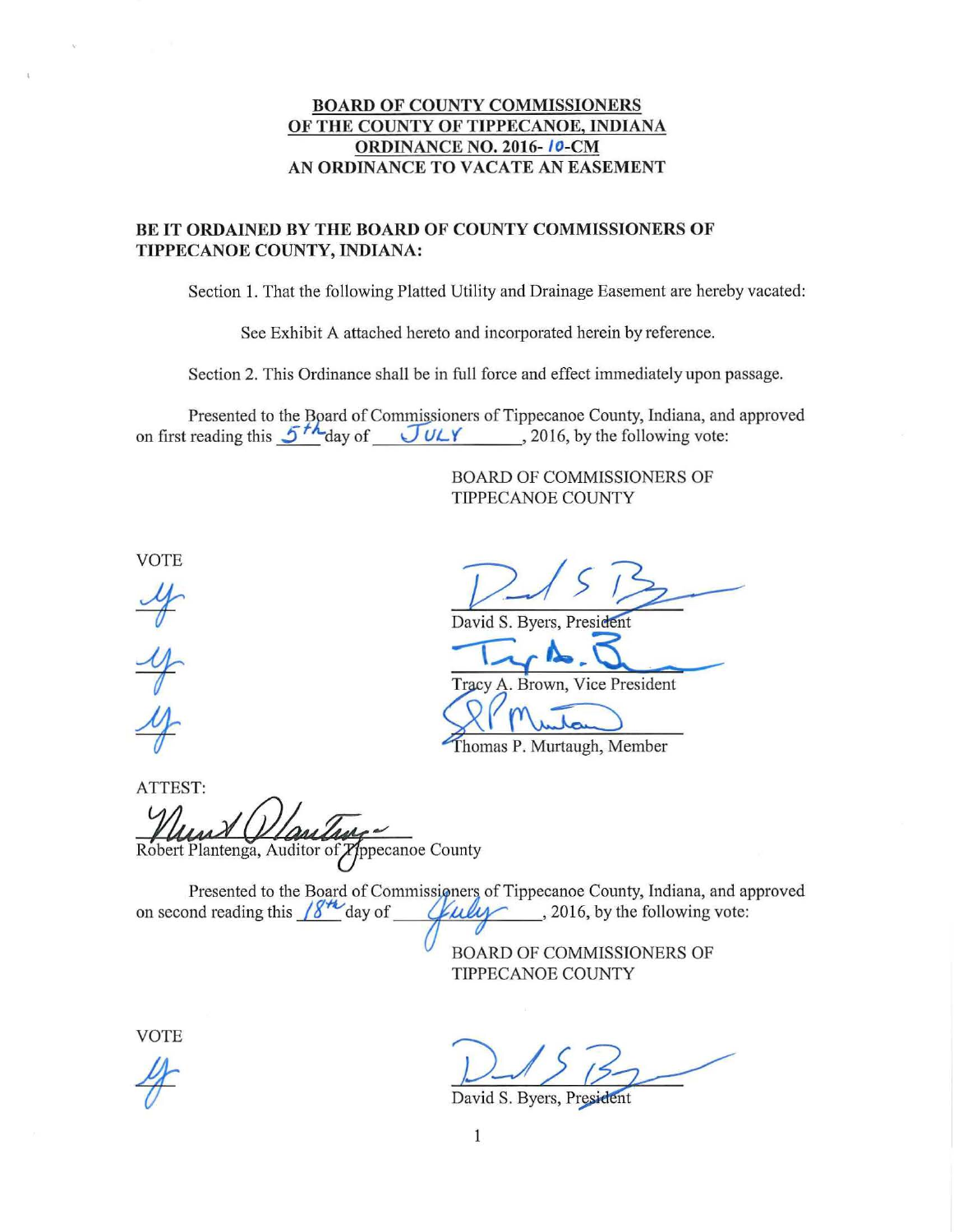$\frac{4}{3}$ 

ATTEST:

Robert Plantenga, Auditor of Tippecanoe County

Tracy A. Brown, Vice President

Thomas P. Murtaugh, Member

staw

 $\bigcap$   $P_{M}$ 

T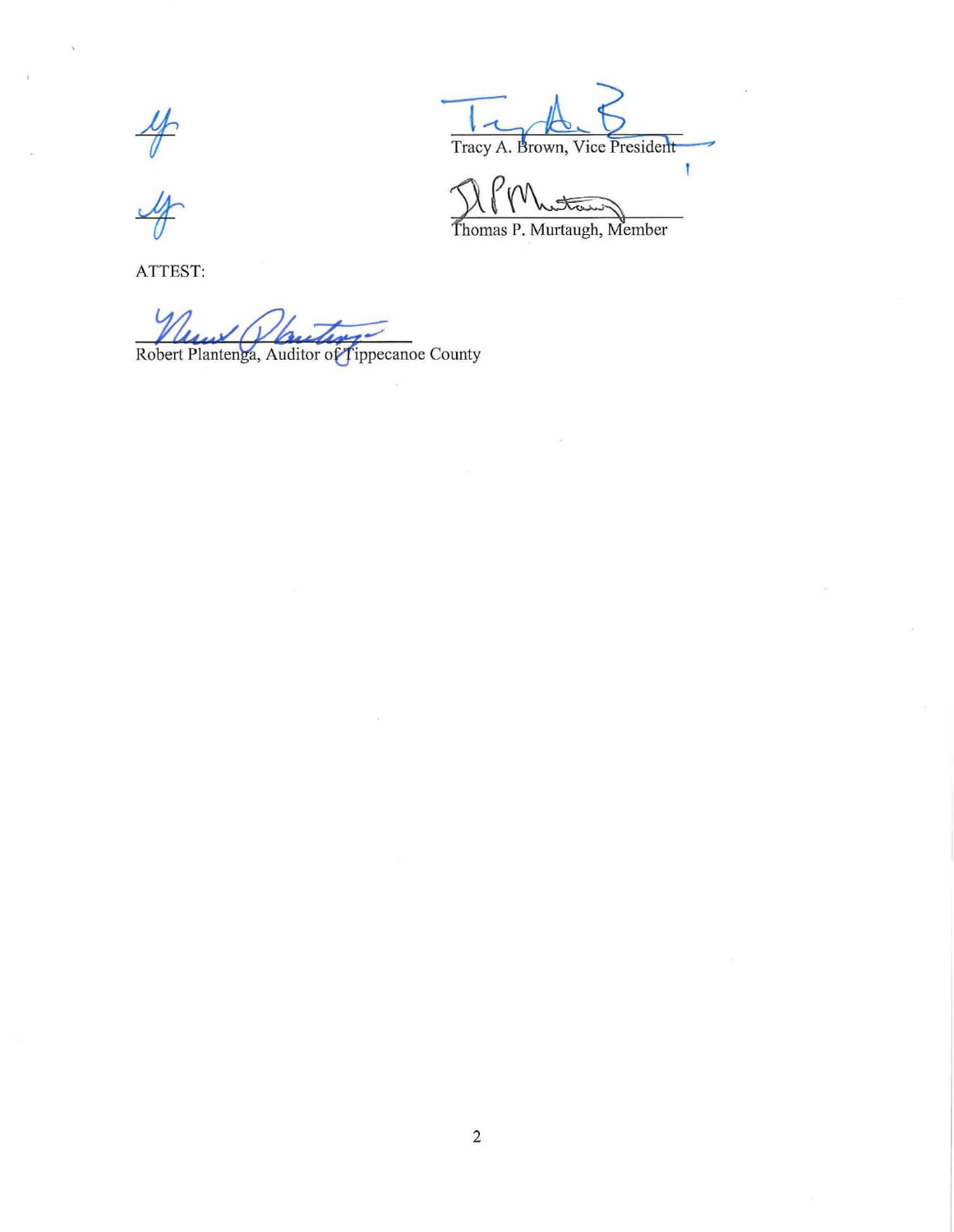### **DRAINAGE & UTILITY EASEMENT VACATION**

#### **DESCRIPTION (0.106 of an Acre+/-)**

 $\frac{1}{2}$ ,  $\frac{1}{2}$ 

Part of the real estate conveyed to Winding Creek Development LLC and being part of Lots 254 & 255 in Connors Minor Subdivision recorded in Deed Record 201414001078 and being part of the Northwest Quarter of Section 29, Township 24 North, Range 4 West, Tippecanoe Township, Tippecanoe County, Indiana, described more particularly as follows:

Beginning at the Southeast corner of Lot 255 in Connors Minor Subdivision; Thence North 89°15'13" West, along the South line of Lot 255, a distance of 10.00 feet; Thence North 00°44'47" East, parallel with the East line of Lot 255, a distance of 233.61 feet; Thence South 88°22'13" East, parallel with the North line of Lots 255 & 254, a distance of 20.00 feet; Thence South 00°44'47" West, parallel with the West line of Lot 254, a distance of 222.46 feet to the South line of Lot 254; Thence South 43°26'12" West, along the South line of Lot 254, a distance of 14.75 feet to the Point of Beginning, containing 0.106 of an acre, more or less.

Bearings in the above description are based on the plat of Connors Minor Subdivision.

Subject to all roadways, easements, and restrictions of record.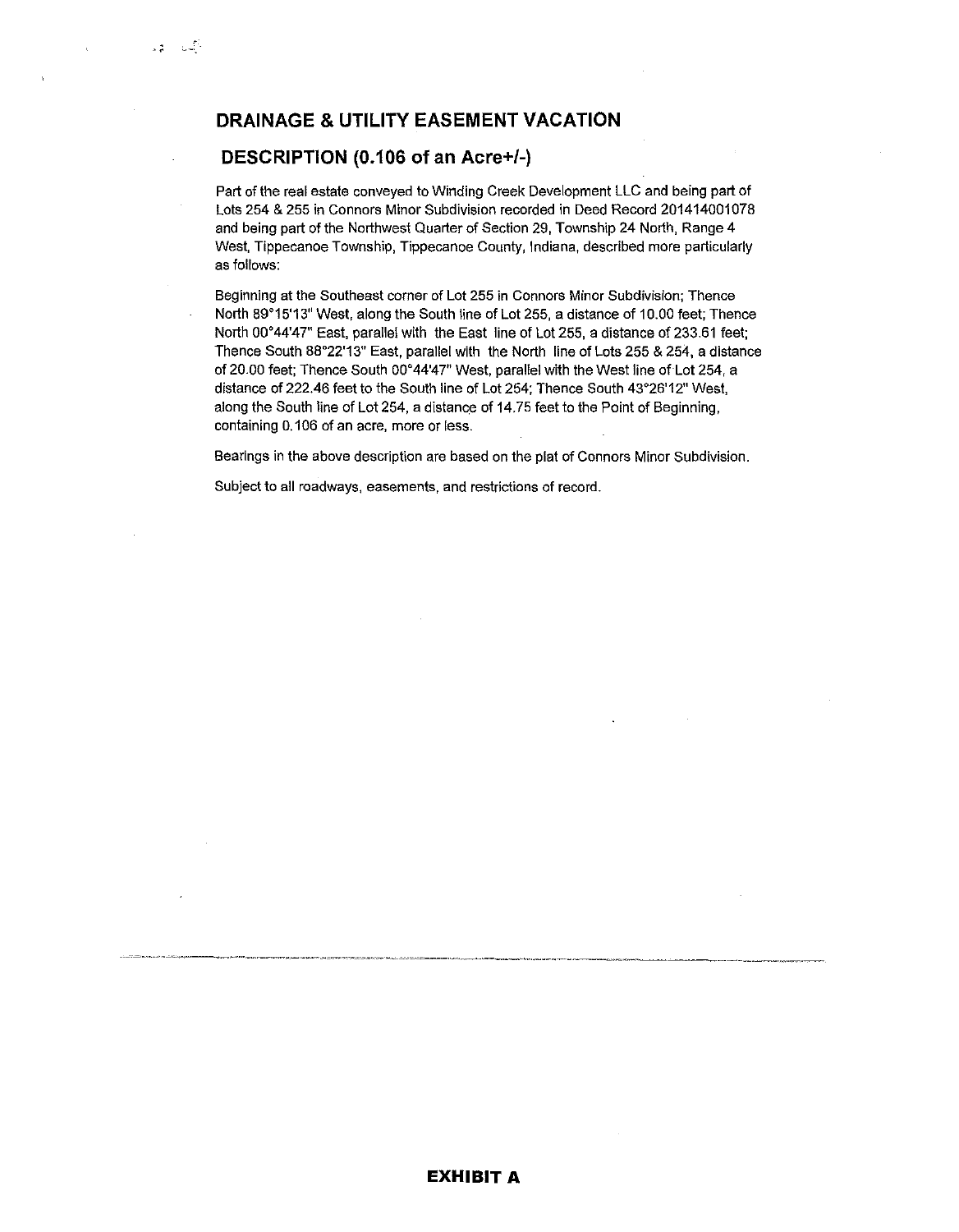

#### **EXHIBIT A**